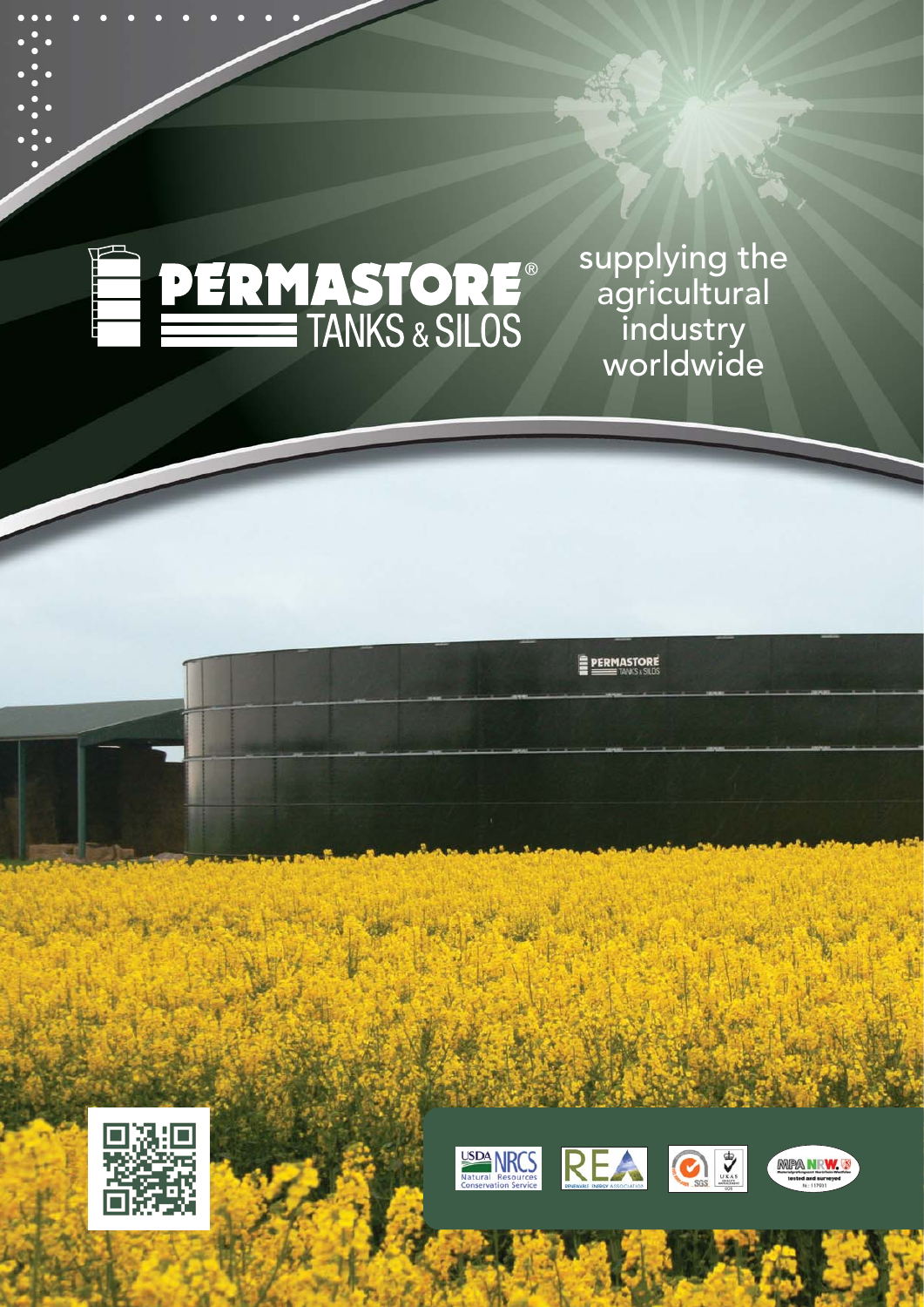# **. . . . . . . . . . . . . . . . . . . . . . . . . . . . . . . . The Company**

**... . . . . . . . . . . . . . . . . . . . . . . . . . . . . . . . . . . . . . . . . . . . . . . . . . . . . . . . . . . ...**

**Permastore's history of agricultural tank and silo supply goes back over 50 years with over 300,000 structures supplied across all market sectors. With a product range originating in grain and forage silos for high-quality animal feed storage, Permastore then led the development of high quality slurry tanks to help farms to comply with waste management legislation. This could be the European Commission (EC) Nitrates Directive for nitrate vulnerable zones (NVZ's) and in the USA the Natural Resources Conservation Service (NRCS) Environmental Quality Incentives Program (EQIP). In these cases the spreading and storage of waste is tightly regulated. Working through its global network of Distributors, Permastore is able to provide a cost-effective solution to help customers to meet these regulations.**

**PERMASTORE® Glass-Fused-to-Steel structures have been utilised extensively for the storage of agricultural livestock effluent. The experience we have gained over a period in excess of 40 years in association with independent assessment, continuous product development and improved quality provides a sound basis for a minimum 30 year Design Life compliant with ISO 15686 Part 1 (2011), Part 2 (2012) and Part 3 (2002) and provides a service life of up to 50 years.**

**The agricultural industry is increasingly diversifying to generate renewable energy by using anaerobic digestion (AD). Energy crops and organic waste produced on farms can be used to create biogas which is used either directly or to generate electricity. With government incentives such as feed-in tariffs becoming more wide spread around the world, it is possible for farmers / investors to have a relatively short pay-back time for biogas plant investment. With experience in manufacturing tanks for the anaerobic digestion industry dating back to the 1970's, PERMASTORE® tanks are ideally suited for the requirements of both digesters and storage tanks in this growth sector.** 

**Available through a network of independent local Distributors who supply, install and commission the product, PERMASTORE® tanks offer an ideal solution for farm anaerobic digesters, post digesters and biogas storage. The modular nature of the PERMASTORE® design allows the flexibility to accommodate aspect ratios of choice, giving the benefits of simple logistics, ease of transport and fast build times to this growing sector in all parts of the world.** 

# **Quality**

The ECOFUSION® agricultural grade finish is subject to Permastore's stringent manufacturing, inspection and testing regimes in accordance with EN ISO and other International **Standards** 

For more aggressive farm digestion applications industrial grade finishes are available. All industrial grade finishes are subject to 100% inspection and electrical testing of the contact surface. Any panel having a discontinuity is rejected.

We have earned our market leading reputation by dedication to the highest quality and commitment to ZERO DISCONTINUITY (defect free at test voltage) glass fusion.

Full details of Permastore's Quality Standards are available to download from the website **www.permastore.com**

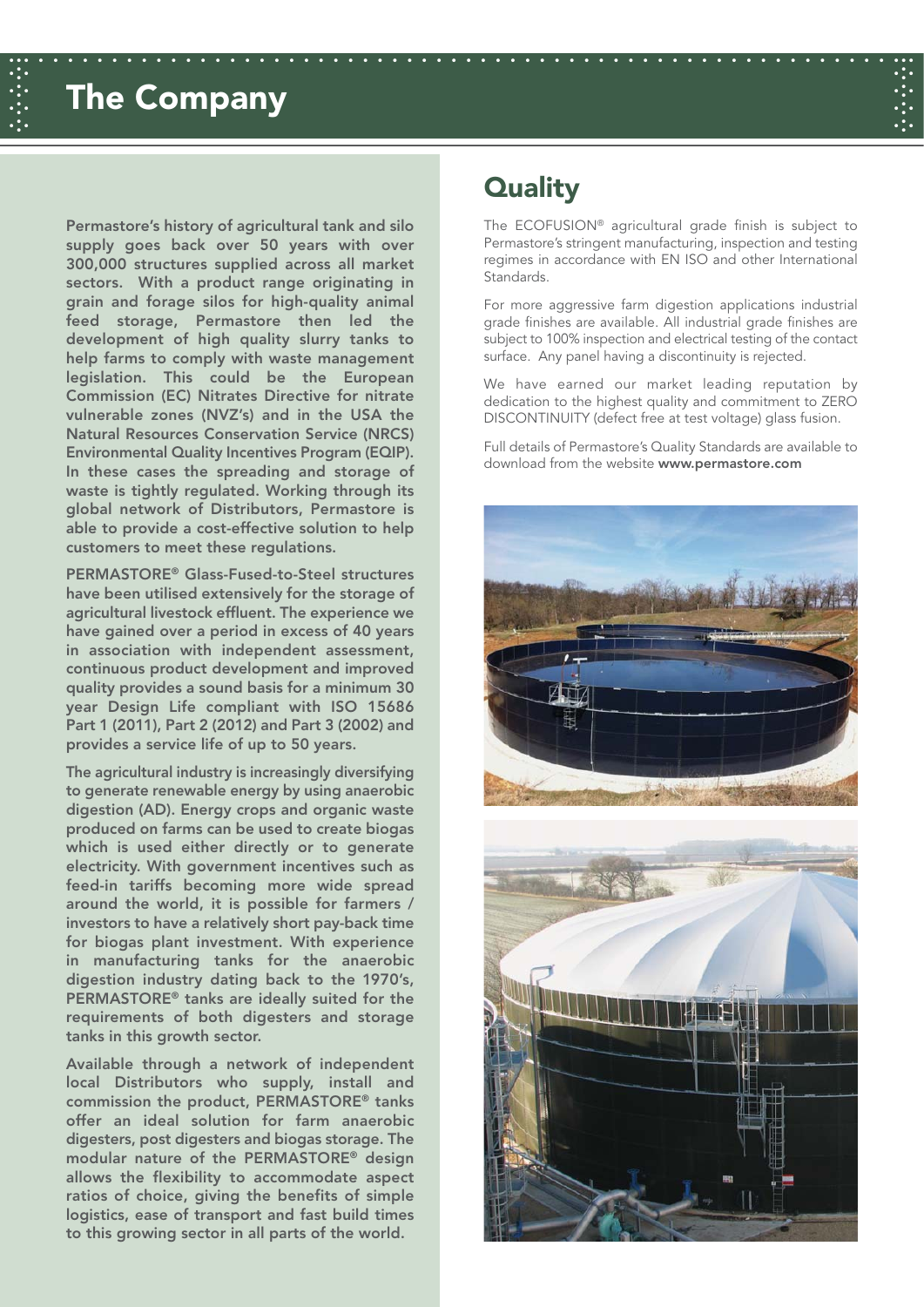# **Slurry**

Farm pollution control has become important and effective and secure slurry storage is a critical part of the solution. Local environmental agencies around the world are using legislation and support schemes to encourage farmers to upgrade their slurry management systems to help protect the environment. This includes drivers such as the European Commission Nitrates Directive and the US Natural Resources Conservation Service EQIP programme.

The high level of security of the PERMASTORE® Glass-Fusedto-Steel tank system offers many benefits:

- Corrosion resistance of Glass-Fused-to-Steel reduces day-to-day operation and maintenance costs
- Modular bolted construction enables simple logistics to remote locations and facilitates rapid and cost-effective site installation
- Above ground storage provides security against flooding and minimises the risk of accidents
- Tanks can be fitted with a range of covers to provide effective odour control and weather protection
- The availability of taller tanks simplifies mixing for maximum nutrient benefits
- The modular design allows for future extension, modification or relocation





**... . . . . . . . . . . . . . . . . . . . . . . . . . . . . . . . . . . . . . . . . . . . . . . . . . . . . . . . . . . ...**

**. . . . . . . . . . . . . . . . . . . . . . . . . . . . . . . .**







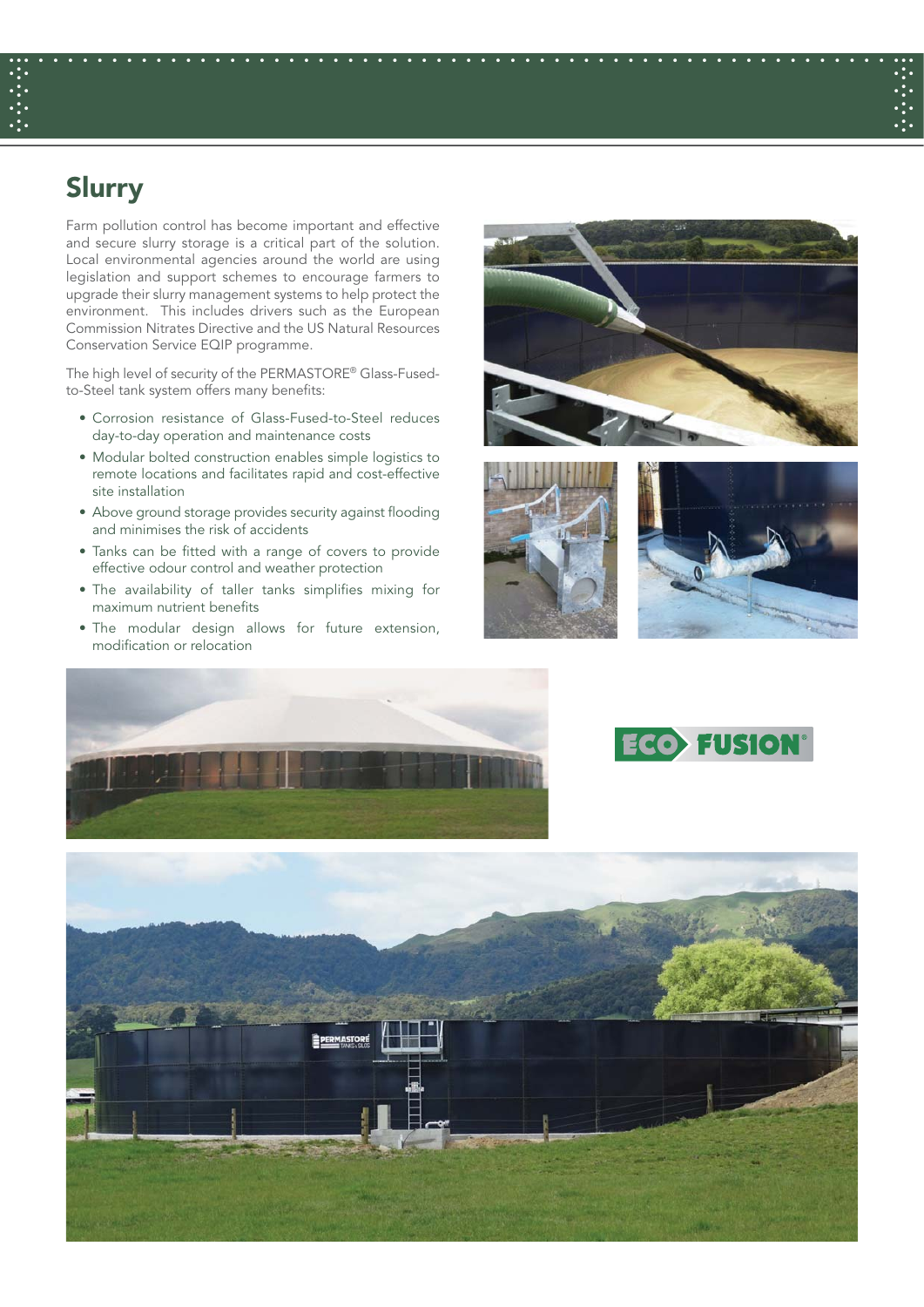# **Slurry Tank Capacity Chart for 3 and 4 Ring Tanks**

**... . . . . . . . . . . . . . . . . . . . . . . . . . . . . . . . . . . . . . . . . . . . . . . . . . . . . . . . . . . ...**

**. . . . . . . . . . . . . . . . . . . . . . . . . . . . . . . .**

**(Smaller or larger structures exceeding 50,000m3 are available on request)**

| Nominal Wall Height 4.27m (3 rings) |             |                |           |            |       | Nominal Wall Height 5.67m (4 rings) |                |            |         |  |  |  |
|-------------------------------------|-------------|----------------|-----------|------------|-------|-------------------------------------|----------------|------------|---------|--|--|--|
| Model                               | <b>Diam</b> | Capacity       |           | Free board |       | <b>Diam</b>                         | Capacity       | Free board |         |  |  |  |
|                                     | (m)         | m <sup>3</sup> | qallons   | gallons    | Model | (m)                                 | m <sup>3</sup> | gallons    | gallons |  |  |  |
| 3415                                | 10.25       | 348            | 76,643    | 5,442      | 3420  | 10.25                               | 464            | 102.039    | 5,442   |  |  |  |
| 3915                                | 11.95       | 474            | 104,319   | 7,407      | 3920  | 11.95                               | 631            | 138,887    | 7,407   |  |  |  |
| 4515                                | 13.66       | 619            | 136,254   | 9,675      | 4520  | 13.66                               | 825            | 181,403    | 9,675   |  |  |  |
| 5015                                | 15.37       | 784            | 172,446   | 12,245     | 5020  | 15.37                               | 1.044          | 229,588    | 12,245  |  |  |  |
| 5615                                | 17.08       | 968            | 212,897   | 15,117     | 5620  | 17.08                               | 1.288          | 283,443    | 15,117  |  |  |  |
| 6215                                | 18.79       | 1.172          | 257.747   | 18,302     | 6220  | 18.79                               | 1.560          | 343.154    | 18,302  |  |  |  |
| 6715                                | 20.49       | 1,394          | 306,571   | 21,768     | 6720  | 20.49                               | 1,855          | 408,157    | 21,768  |  |  |  |
| 7315                                | 22.20       | 1,635          | 359,796   | 25,548     | 7320  | 22.20                               | 2,177          | 479,018    | 25,548  |  |  |  |
| 7815                                | 23.91       | 1.897          | 417,278   | 29,629     | 7820  | 23.91                               | 2,525          | 555,547    | 29,629  |  |  |  |
| 8415                                | 25.62       | 2.177          | 479.018   | 34,013     | 8420  | 25.62                               | 2,899          | 637,746    | 34,013  |  |  |  |
| 9015                                | 27.33       | 2,479          | 545,279   | 38,718     | 9020  | 27.33                               | 3,300          | 725,963    | 38,718  |  |  |  |
| 9515                                | 29.03       | 2,797          | 615,272   | 43,688     | 9520  | 29.03                               | 3,723          | 819,149    | 43,688  |  |  |  |
| 10115                               | 30.74       | 3,135          | 689,786   | 48.979     | 10120 | 30.74                               | 4,174          | 918,354    | 48,979  |  |  |  |
| 10615                               | 32.45       | 3.493          | 768.558   | 54,572     | 10620 | 32.45                               | 4,651          | 1,023,228  | 54.572  |  |  |  |
| 11215                               | 34.15       | 3,871          | 851,587   | 60,468     | 11220 | 34.15                               | 5,154          | 1,133,770  | 60,468  |  |  |  |
| 11515                               | 35.01       | 4.067          | 894.699   | 63,529     | 11520 | 35.01                               | 5,414          | 1,191,167  | 63,529  |  |  |  |
| 11815                               | 35.86       | 4,268          | 938.875   | 66,666     | 11820 | 35.86                               | 5,682          | 1,249,982  | 66,666  |  |  |  |
| 12315                               | 37.57       | 4.684          | 1,030,421 | 73,166     | 12320 | 37.57                               | 6,236          | 1,371,862  | 73,166  |  |  |  |
| 12915                               | 39.28       | 5.119          | 1,126,224 | 79.969     | 12920 | 39.28                               | 6,816          | 1,499,411  | 79.969  |  |  |  |
| 13415                               | 40.99       | 5,574          | 1,226,286 | 87,074     | 13420 | 40.99                               | 7,421          | 1,632,629  | 87,074  |  |  |  |
| 13715                               | 41.84       | 5,809          | 1,277,913 | 90.739     | 13720 | 41.84                               | 7,733          | 1,701,364  | 90,739  |  |  |  |
| 14015                               | 42.69       | 6,048          | 1,330,605 | 94,481     | 14020 | 42.69                               | 8,052          | 1,771,516  | 94,481  |  |  |  |
| 14615                               | 44.40       | 6,542          | 1,439,183 | 102,190    | 14620 | 44.40                               | 8,709          | 1,916,072  | 102,190 |  |  |  |

All PERMASTORE® Slurry Tanks comply with BS 5502 parts 22 (2003) & 50 (1993) and The Control of Pollution (Silage, Slurry and Agricultural Fuel Oil) (Scotland)<br>Regulations 2003, The Control of Pollution (Silage, Slurry and Regulations 2003, The Control of Pollution (Silage, Slurry and Agricultural Fuel Oil) Regulations (Northern Ireland) 2003, The Water Resources (Control of Pollution)<br>(Silage, Slurry and Agricultural Fuel Oil) (England) Reg

• Complies with USDA NRCS Standard 313, Waste Storage Facility.

• Capacities listed are a guide. Seek local professional advice for capacity planning at a specific site.

**Typical capacity for cow slurry** = no. of cows x 12 gallons (54 Litres) x no. of days storage required.

**Typical capacity for washing etc.** = no. of cows x 4 gallons (18 Litres) x no. of days storage required. = gallons of slurry storage required.

- 
- **Typical capacity for pig slurry** = no. of pigs x 1.5-2.0 gallons (7-10 Litres) x no. of days storage required. = gallons of slurry storage required.

N.B. All measurements are nominal. Capacities are brimful and may reduce with concrete base slab and freeboard. Allowances should be made for the following when calculating sizes for slurry tanks:

1. Dirty Water from open yard areas (500 gallons per 1000 sq.ft area for every inch of water).

2. Rainfall on the tank itself.

- 3. Freeboard BS 5502 regulations state that 300mm (1ft) must be left between the slurry level and the top of the tank.
- 4. Please note all gallons are UK gallons.

# **Ancillaries**

#### **Jetter**

Easy to operate directional jetter to reduce slurry crusts.

## **Platform and ladder**

Handrails and trapdoor for safety. Removable ladder to prevent unauthorised access.

## **Pump**

For filling tank or loading field spreader. Adjustable for depth of pit. Directional jetter for mixing.



## **PVC Dome Roof**

Optional extra to provide odour control and weather protection.

## **A Typical PERMASTORE® Slurry Storage System**

## **Mixer**

Through-the-wall agitation for simple and efficient mixing.

#### **Base design**

High specification for structural integrity.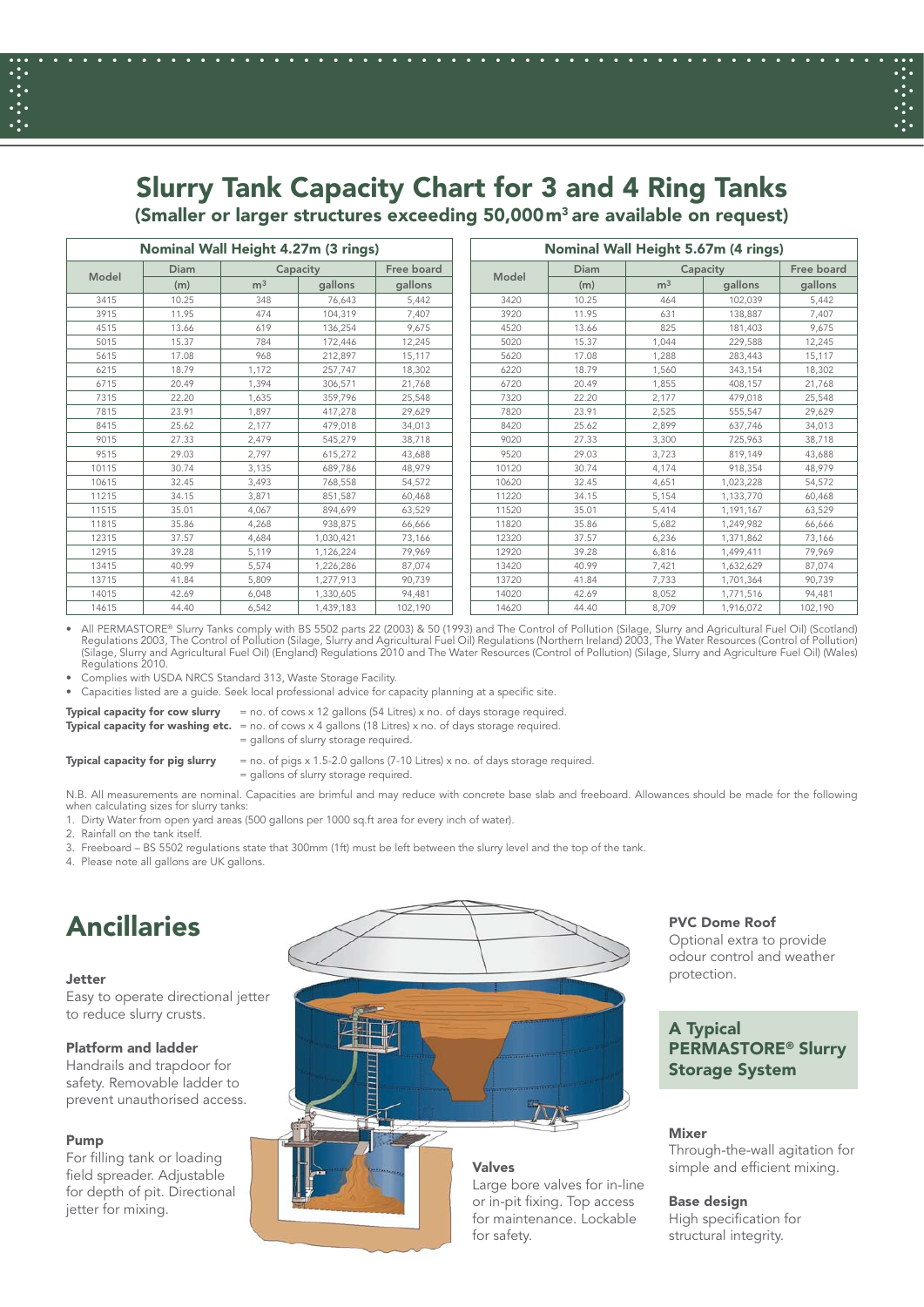## **Farm Digestion**

Farm digestion of waste, animal slurry and energy crops is seen as an important part of the global growth of renewable energy solutions. Anaerobic digestion (AD) is recognised as an ideal system to deal with waste slurries creating both a farm income stream and improving the slurry's properties as a fertilizer. In addition the digestion of energy crops is rapidly becoming a viable commercial diversification for farmers.

The PERMASTORE® solution to this growth sector offers the following benefits:

- Extensive history and experience of anaerobic digestion tanks dating back to the early 1970's
- Glass-Fused-to-Steel can be utilised in both the liquid zone and the gaseous zone reducing project costs and maximising the Service Life of the tank structure
- Corrosion resistance of Glass-Fused-to-Steel suitable for digesters and ancillary tanks gives long term security, reducing operation and maintenance costs
- Significant benefits of economy and security to farmers and biogas technology companies
- Glass-Fused-to-Steel tanks can also be used for biogas storage by incorporating double membrane roofs
- Modular bolted construction gives rapid and costeffective site installation and the ability to remodel or relocate the structure gives asset value to the product
- Lifetime coating requiring minimal maintenance reduces downtime and therefore revenue losses
- Consistent factory controlled high quality product













**... . . . . . . . . . . . . . . . . . . . . . . . . . . . . . . . . . . . . . . . . . . . . . . . . . . . . . . . . . . ...**

**. . . . . . . . . . . . . . . . . . . . . . . . . . . . . . . .**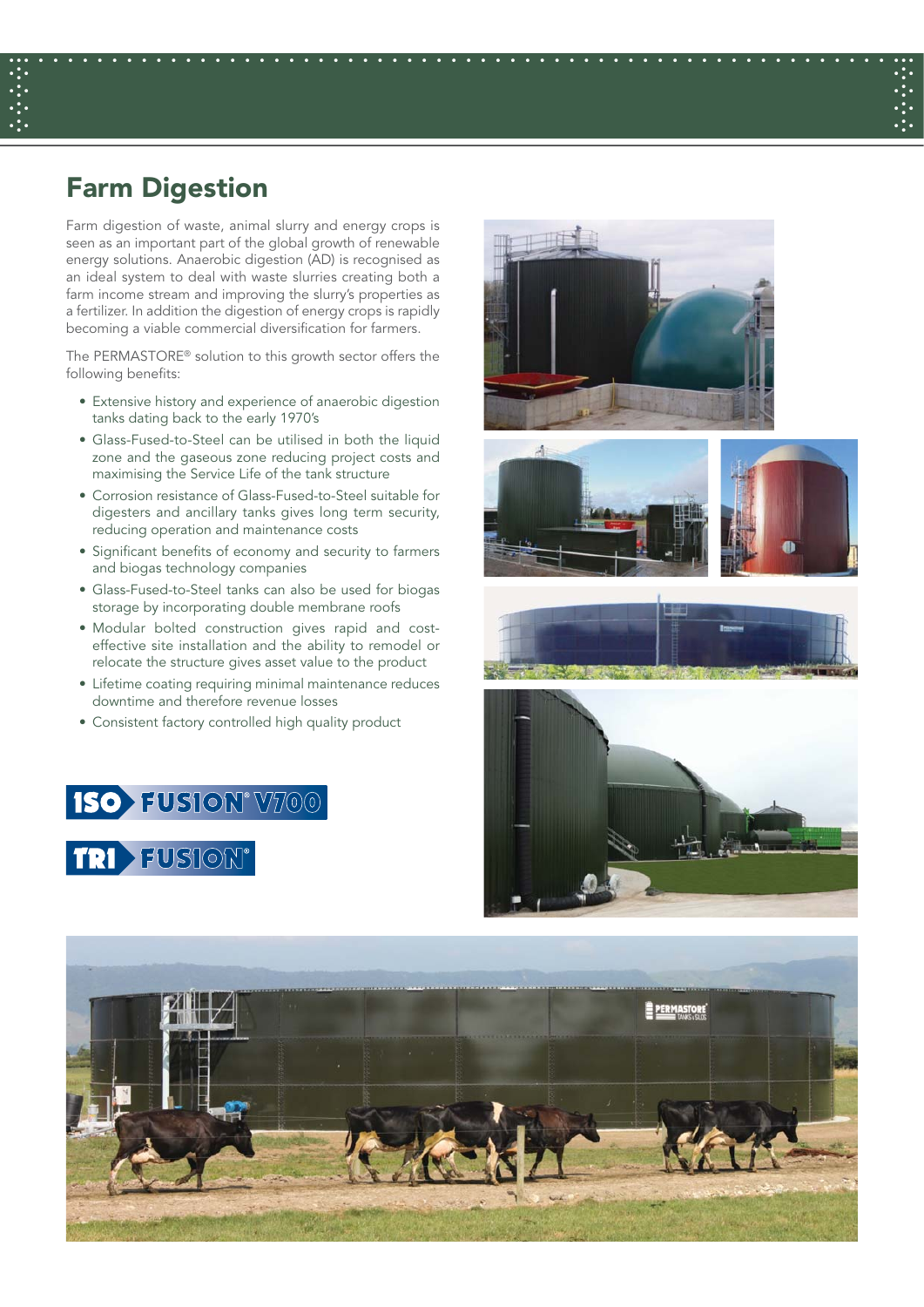# **Silos**

PERMASTORE® Glass-Fused-to-Steel silos provide clean and efficient storage of grains and forage. The secure sealed system with capacities from 250 to 1400 metric tonnes (300 to 1750m<sup>3</sup>), gives significant benefits to livestock producers:

- High quality feed grain
- Maximised nutrient value of the feed with lower moisture loss
- Natural conservation without use of chemicals
- No drying costs
- Exclusion of vermin and birds
- Natural suppression of diseases and weeds by the dark, oxygen limiting environment
- Suitability for organically grown produce
- Traceability of inputs for accreditation schemes
- Permits earlier harvesting to eliminate drying costs



- Harvesting flexibility and buffer storage for existing grain storage systems
- Greater palatability for livestock
- High digestibility for livestock

**... . . . . . . . . . . . . . . . . . . . . . . . . . . . . . . . . . . . . . . . . . . . . . . . . . . . . . . . . . . ...**

**. . . . . . . . . . . . . . . . . . . . . . . . . . . . . . . .**

• High animal growth rates and feed conversion efficiency

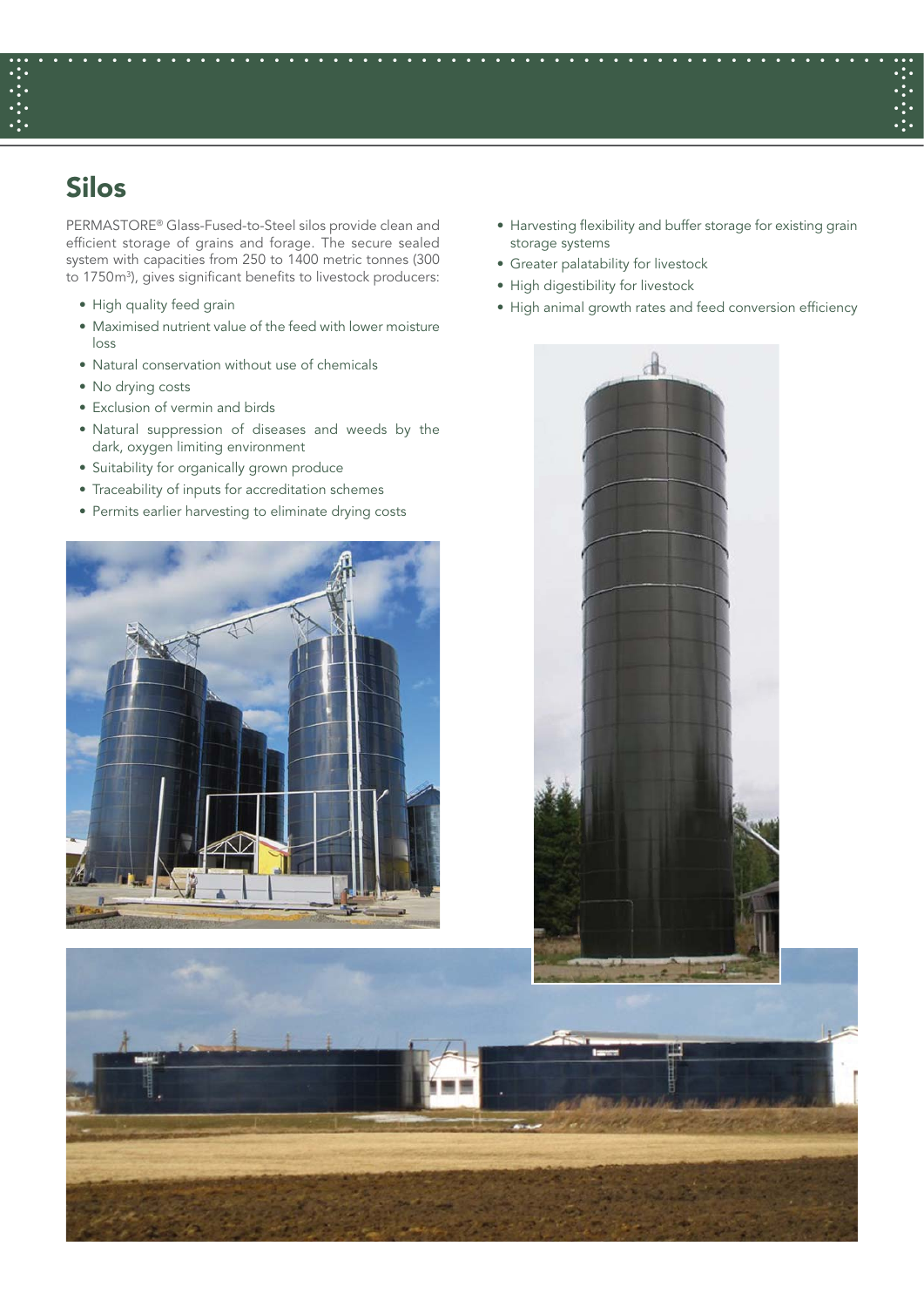

# **Technical Specification for Silos**

**... . . . . . . . . . . . . . . . . . . . . . . . . . . . . . . . . . . . . . . . . . . . . . . . . . . . . . . . . . . ...**

## **Silo Sizes and Volumes**

| Model Reference - Height                |                                  |                                        | 20                                  | 25             | 30   | 35   | 40   | 45  | 50  | 55                    | 60   | 65   | 70   | 80                                            | 90          |           |
|-----------------------------------------|----------------------------------|----------------------------------------|-------------------------------------|----------------|------|------|------|-----|-----|-----------------------|------|------|------|-----------------------------------------------|-------------|-----------|
| <b>Cylinder Height (m)</b>              |                                  |                                        |                                     | 5.65           | 7.05 | 8.45 | 9.84 |     |     | 11.24   12.64   14.04 |      |      |      | 15.43   16.83   18.23   19.62   22.48   25.28 |             |           |
| No. of Rings                            |                                  |                                        | $\overline{4}$                      | 5              | 6    | 7    | 8    | 9   | 10  | 11                    | 12   | 13   | 14   | 16                                            | 18          |           |
| <b>Model</b><br>Reference<br>– Diameter | Actual<br><b>Diameter</b><br>(m) | Cross<br><b>Section</b><br>Area $(m2)$ | No. of<br><b>Sheets</b><br>per Ring | Volume $(m^3)$ |      |      |      |     |     |                       |      |      |      |                                               |             |           |
| 14                                      | 4.27                             | 14.3                                   | 5                                   | 80             | 100  | 120  | 140  | 160 | 180 | 200                   | 220  |      |      |                                               |             |           |
| 17                                      | 5.12                             | 20.60                                  | 6                                   | 115            | 144  | 173  | 201  | 230 | 259 | 288                   | 316  | 345  | 374  |                                               |             |           |
| 20                                      | 5.98                             | 28.05                                  | $\overline{7}$                      | 157            | 196  | 235  | 274  | 313 | 353 | 392                   | 431  | 470  | 509  | 549                                           | 627         |           |
| 25                                      | 7.69                             | 46.36                                  | 9                                   | 259            | 324  | 389  | 453  | 518 | 583 | 648                   | 712  | 777  | 842  | 907                                           |             | 1040 1160 |
| 31                                      | 9.39                             | 69.25                                  | 11                                  | 387            | 484  | 580  | 677  | 774 | 871 | 967                   | 1060 | 1160 | 1260 |                                               | 1350   1550 | 1740      |

## **Cone Capacities** (from base of cylinder to bottom of cone)

|                 | <b>Model</b><br>Reference | 14             | 17 | 20 | 25  |  |  |  |  |  |
|-----------------|---------------------------|----------------|----|----|-----|--|--|--|--|--|
| - Diameter      |                           | Volume $(m^3)$ |    |    |     |  |  |  |  |  |
|                 | $45^{\circ}$              | 10             | 17 | 27 | 59  |  |  |  |  |  |
| Angle Reference | $60^\circ$                | 18             | 31 | 48 | 102 |  |  |  |  |  |

Cone volume will vary with size at bottom opening.

Silo capacity is derived by adding cubic volume of cylinder to cubic volume of cone. Applying a bulk density factor to the cubic capacity will give the weight of products stored. Reduction should then be made to the natural angle of repose of material. Depending on roof design, some storage capacity may be obtained from roof area.

Actual capacities of specific silo application may vary due to structural design featues of individual installations.